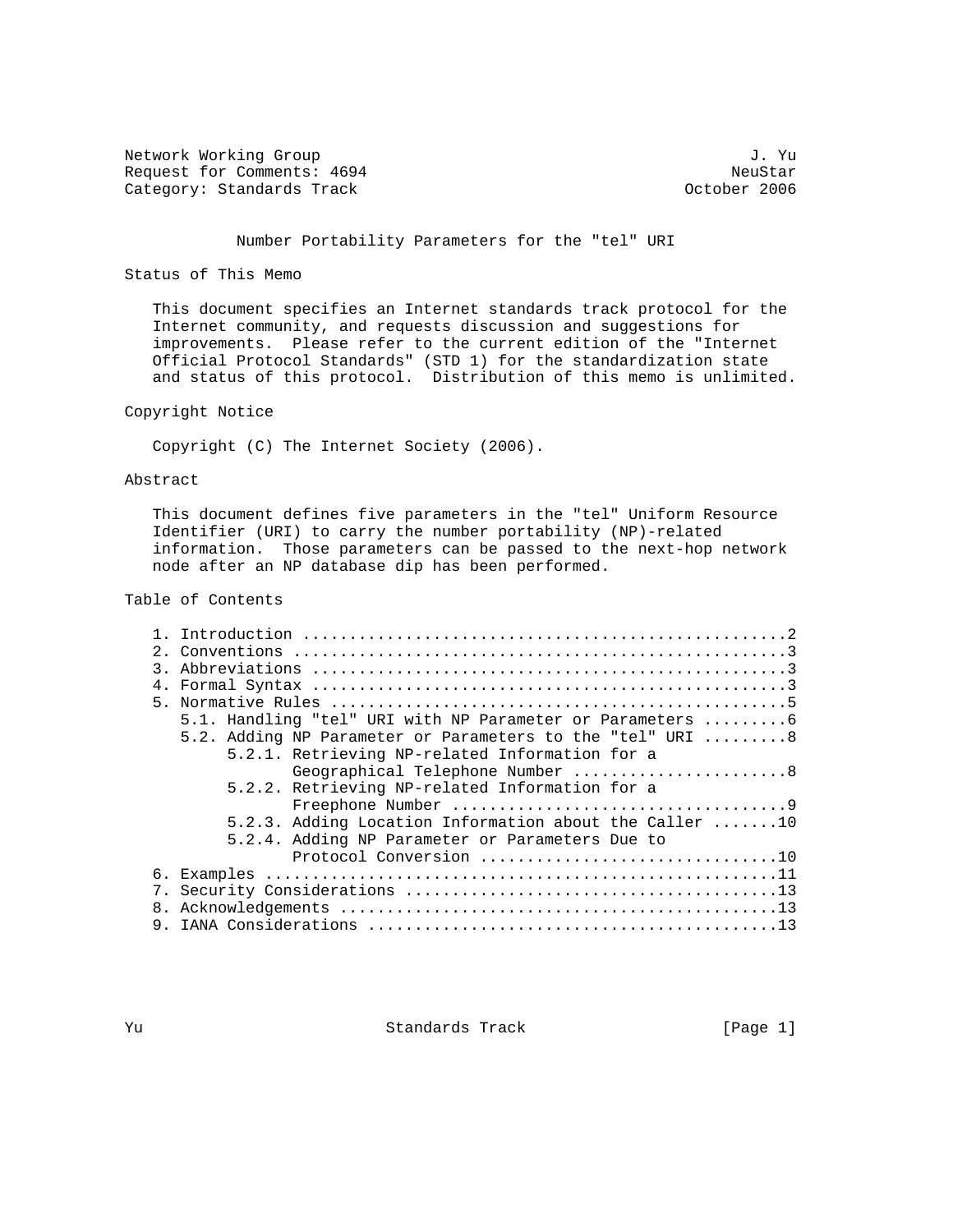## 1. Introduction

 Number portability (NP) [RFC3482] allows telephony subscribers to keep their telephone numbers when they change service provider (service provider portability), move to a new location (location portability), or change the subscribed services (service portability). The telephone numbers can be the geographical telephone numbers, mobile telephone numbers, freephone numbers, or other types of non-geographical telephone numbers. Some mobile telephone numbers are like geographical telephone numbers (e.g., those in North America) and others are of non-geographical nature but their routing is similar to the routing of geographical telephone numbers so they are not specifically mentioned in this document. The freephone numbers are also known as toll-free phone numbers. The called party who is assigned the freephone number pays the call charge when the caller dials the freephone number.

 NP impacts call signaling and routing. One impact is the need to carry the NP-related information in the "tel" Uniform Resource Identifier (URI) [RFC3966] for protocols such as the Session Initiation Protocol (SIP) [RFC3261] and H.323 [H323] after the NP database dip has been performed. Another impact is for a Voice over IP (VoIP) server to use the NP-related information in a received "tel" URI to determine routing.

 A routing number is associated with a geographical or mobile telephone number that has been ported out from a donor carrier to another carrier. A donor carrier is the initial carrier where a geographical telephone number was allocated before ever being ported. A "non-ported" geographical or mobile telephone number does not have any routing number associated with it because the first N digits of the geographical or mobile telephone number can be used for routing. A routing number can also be used to indicate the switch or network node that originates a call or service similar to the Jurisdiction Information Parameter in Signaling System Number 7 (SS7) Integrated Services Digital Network User Part (ISUP). The "rn" parameter carries the routing number information. The "rn-context" parameter describes how the "rn" parameter value should be interpreted when the value is not a "global-rn" as is discussed in Section 4.

 The NP database dip indicator is used to inform the downstream servers or switches during call setup that there is no need to perform the NP database dip for a geographical telephone number again. The "npdi" parameter carries such an indicator.

Yu Standards Track [Page 2]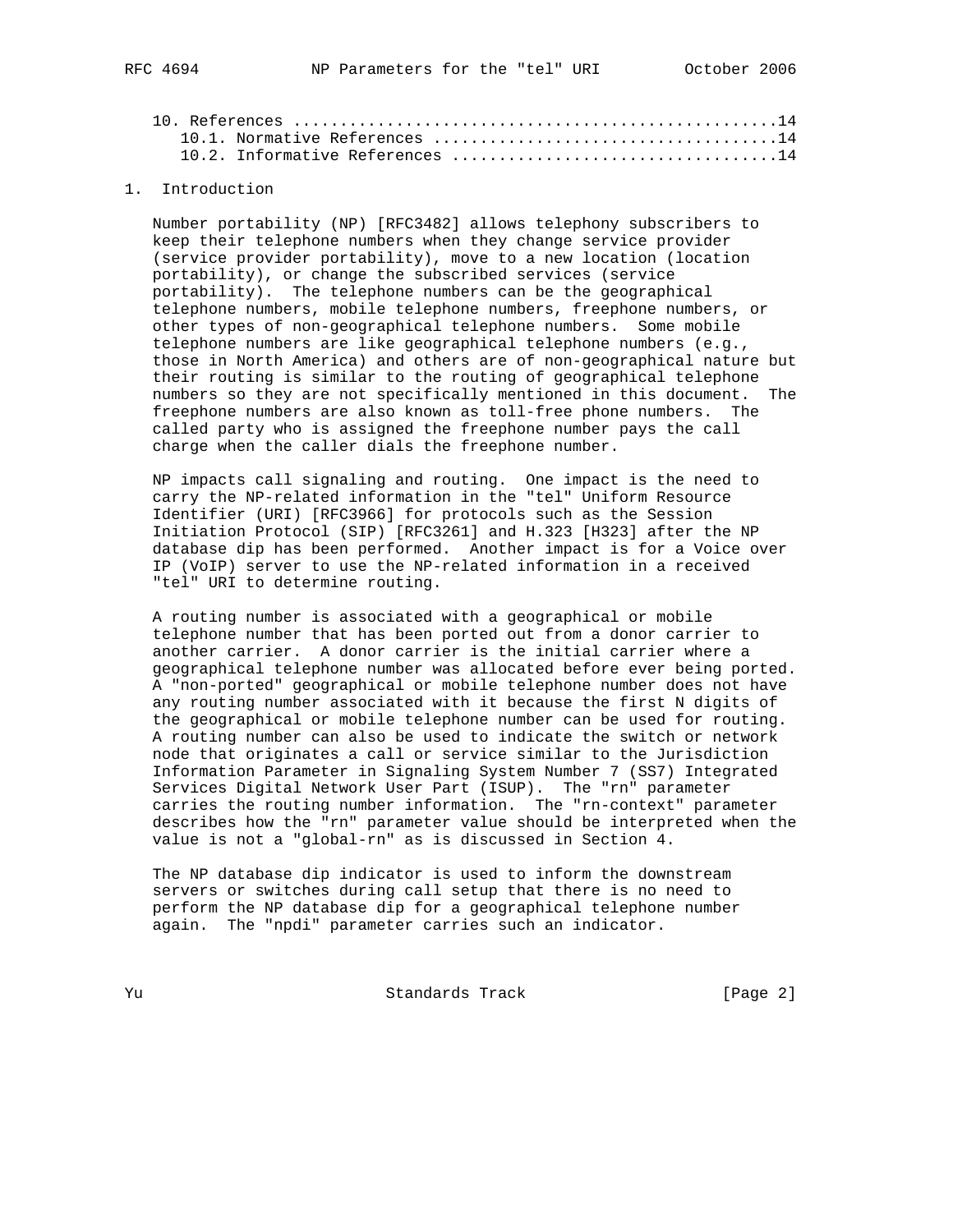A Carrier Identification Code (CIC) identifies the current freephone service provider for a freephone number. This parameter can also be used to carry the pre-subscribed or dialed long-distance carrier information; however, that is outside the scope of this document. The "cic" parameter carries the CIC information. The "cic-context" parameter describes how the "cic" parameter value should be interpreted when the value is not a "global-cic" as is discussed in Section 4.

2. Conventions

 The key words "MUST", "MUST NOT", "REQUIRED", "SHALL", "SHALL NOT", "SHOULD", "SHOULD NOT", "RECOMMENDED", "MAY", and "OPTIONAL" in this document are to be interpreted as described in RFC 2119 [RFC2119].

3. Abbreviations

| ABNF  | Augmented Backus-Naur Form                    |
|-------|-----------------------------------------------|
| ANSI  | American National Standards Institute         |
| CIC   | Carrier Identification Code (also cic)        |
| CIP   | Carrier Identification Parameter              |
| FCI   | Forward Call Indicator                        |
| GAP   | Generic Address Parameter                     |
| GSTN  | Global Switched Telephone Network             |
| HTML  | HyperText Markup Language                     |
| IC    | Identification Code                           |
| ISUP  | Integrated Services Digital Network User Part |
| JIP   | Jurisdiction Information Parameter            |
| NP    | Number Portability                            |
| NPDB  | Number Portability Database                   |
| npdi  | NP Database Dip Indicator                     |
| rn.   | Routing Number                                |
| PNTI  | Ported Number Translation Indicator           |
| SIP   | Session Initiation Protocol                   |
| SS7 - | Signaling System Number 7                     |
| URI   | Uniform Resource Identifier                   |
|       | VoIP Voice over IP                            |
|       |                                               |

# 4. Formal Syntax

 The following syntax specification uses the Augmented Backus-Naur Form (ABNF) as described in RFC 4234 [RFC4234] and defines the five parameters, rn, npdi, cic, rn-context and cic-context, by extending the "parameter" production rule of the "tel" URI defined in [RFC3966].

Yu Standards Track [Page 3]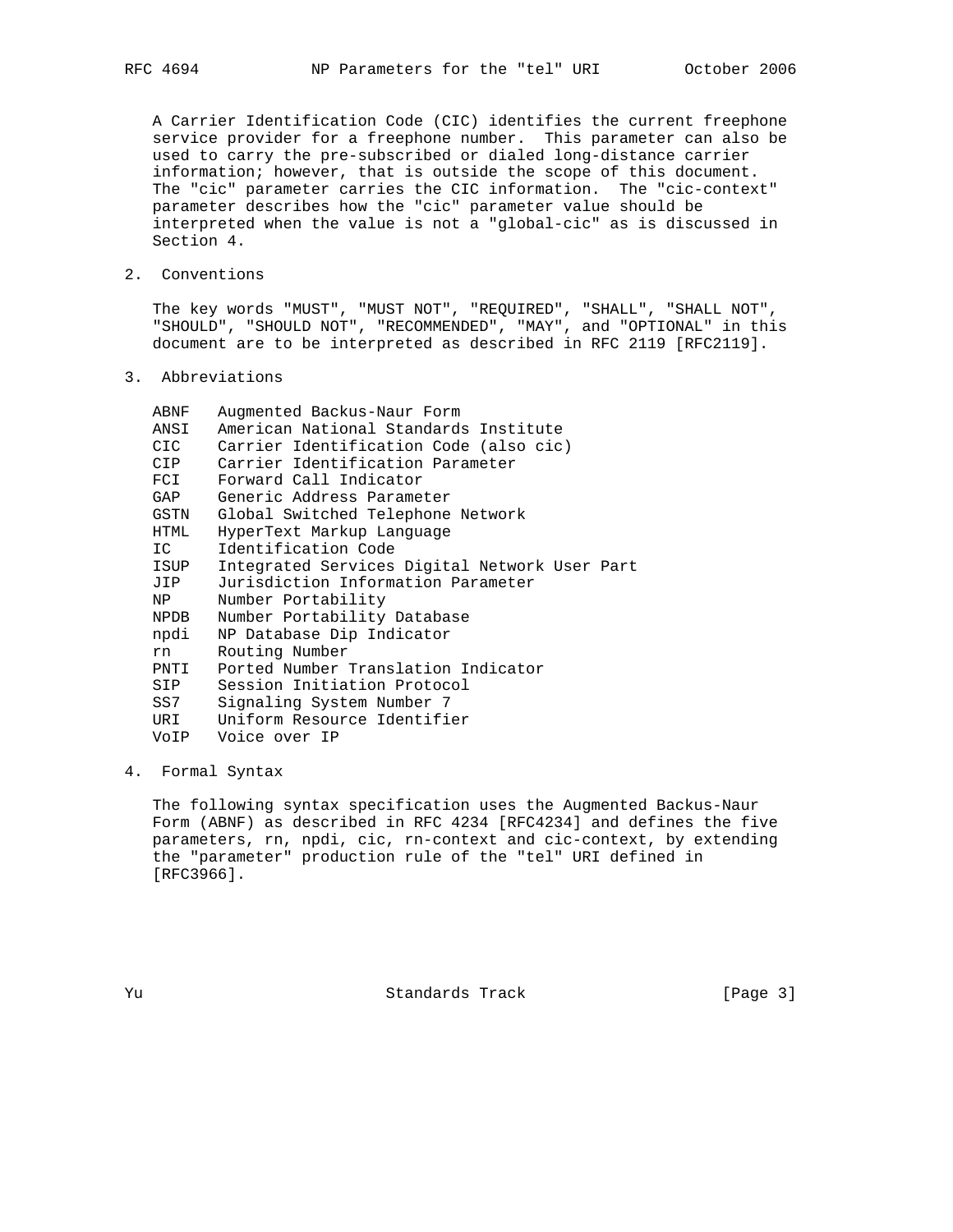| parameter         | $=$ / rn / cic / npdi                         |
|-------------------|-----------------------------------------------|
| rn                | $= "irn=" (global-rn / local-rn)$             |
| npdi              | $= "inpdi"$                                   |
| cic               | $= "icic=" (global-cic / local-cic)$          |
| qlobal-rn         | $=$ qlobal-hex-diqits                         |
| local-rn          | = 1*hex-phonedigit rn-context                 |
| rn-context        | = "; rn-context=" rn-descriptor               |
| rn-descriptor     | = domainname / global-hex-digits              |
| qlobal-hex-diqits | $= " + " 1*3(DIGIT) * hex-phonedigit$         |
| hex-phonedigit    | = HEXDIG / visual-separator                   |
| visual-separator  | $=$ " $-$ " / ", " / "(" / ")"                |
| domainname        | $= *$ (domainlabel ".") toplabel ["."]        |
| domainlabel       | = alphanum                                    |
|                   | / alphanum * ( alphanum / "-" ) alphanum      |
| toplabel          | = ALPHA / ALPHA * ( alphanum / "-" ) alphanum |
| alphanum          | $=$ ALPHA / DIGIT                             |
| global-cic        | = global-hex-digits                           |
| local-cic         | = 1*hex-phonedigit cic-context                |
| cic-context       | = ";cic-context=" rn-descriptor               |

 The "rn", "npdi", or "cic" parameter each can appear in the "tel" URI at most once.

 The first "hex-phonedigit" value in "local-rn" or "local-cic" MUST be a hex-decimal digit.

 For a "global-rn", the routing number information after "+" MUST begin with a valid E.164 [E164] country code. Hexadecimal digit is allowed after the country code in the "global-rn".

 For a "local-rn", the routing number in the "rn" parameter MUST be interpreted according to the "rn-context". For example, if a national routing number is in the "rn" parameter, the "rn-context" MUST contain a valid E.164 country code after "+" if it is in the "global-hex-digits" format. Hexadecimal digit is allowed in the "local-rn".

 For a "global-cic", the CIC information after "+" MUST begin with a valid E.164 country code.

 For a "local-cic", the CIC value in the "cic" parameter MUST be interpreted according to the "cic-context". For example, if the national CIC value is in the "cic" parameter, the "cic-context" MUST contain a valid E.164 country code after "+" if it is in the "global-hex-digits" format.

 The inclusion of the visual separator in the "rn" or "cic" is optional.

Yu Standards Track [Page 4]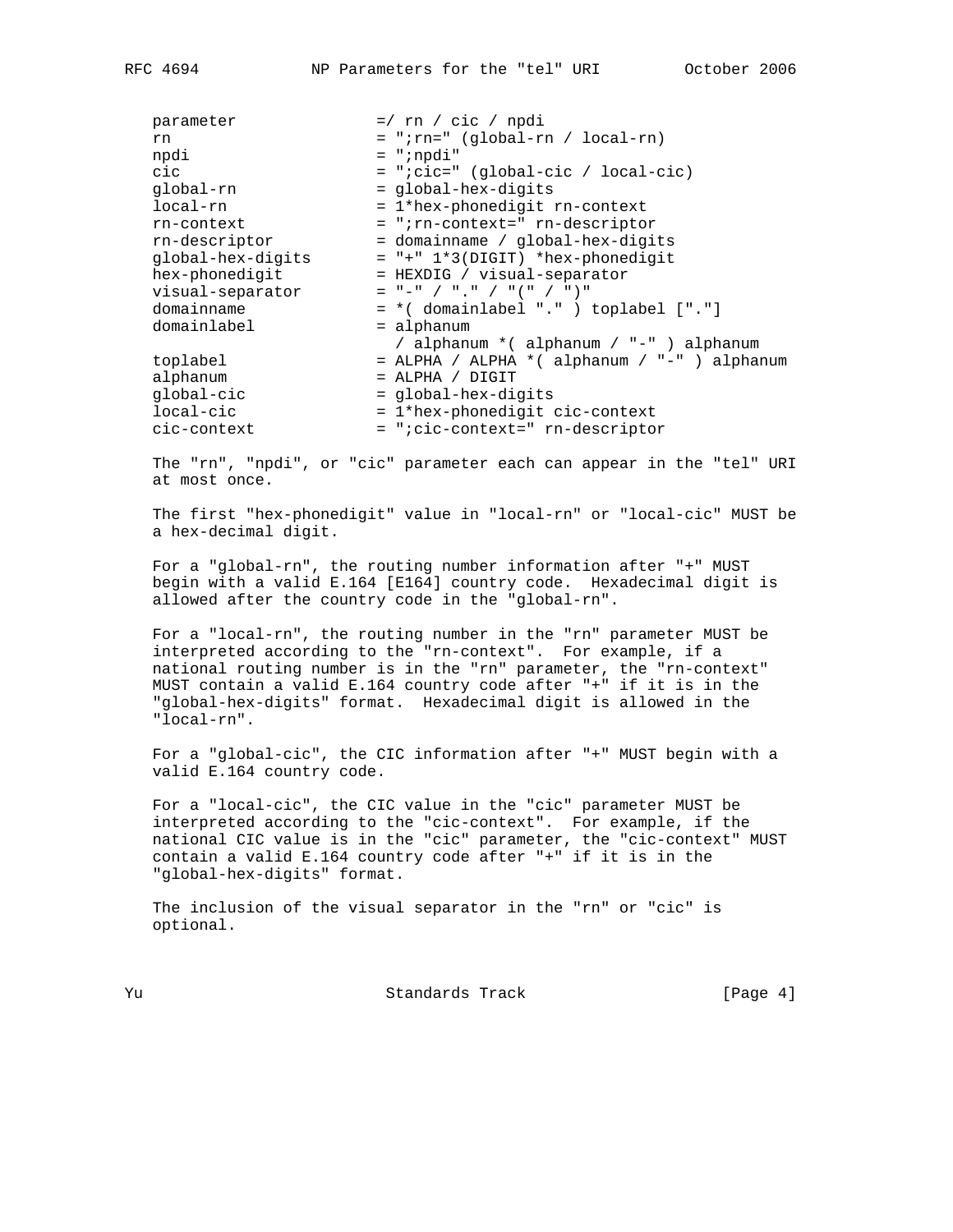# 5. Normative Rules

 There are two distinct uses for the "tel" URI. In one use, the "tel" URI appears in a piece of static content. For example, it might appear in a HyperText Markup Language (HTML) page or a presence document. In another use, the "tel" URI appears in call signaling protocols, such as SIP and H.323, where it is used to guide routing of the call setup messages. The "tel" URI extensions defined in this document are targeted at call signaling protocols. When a "tel" URI is placed in static content, the parameters defined here SHOULD NOT be present, and any entity receiving them SHOULD remove them prior to using the tel URI.

 Within the context of signaling protocols, these parameters are meant for usage between call signaling entities, called network nodes, among which there is a trust relationship. Since parameters inserted by one network node can impact the routing of a request at a downstream node, processing of these parameters depends on trusting that the upstream element properly followed the rules defined here. A call signaling protocol can verify that an upstream element is part of its circle of trust through hop-by-hop integrity mechanisms. See Section 7, Security Considerations, for more information. If a network node receives a call signaling message from an element it does not trust, it SHOULD ignore the parameters.

 This section discusses how a network node handles a received "tel" URI that contains one or more of the parameters defined in this document or has accessed an NP database for a freephone number or geographical telephone number and needs to add some of the parameters defined in this document to a "tel" URI.

 In countries where there is no freephone number portability or geographical telephone number portability, the call routing can be based on the leading digits of the freephone number or geographical telephone number. This document does not describe those scenarios.

 Please note that two accesses to the freephone databases are normally done for routing a call to a freephone number. The first one is done by the originating network that queries a freephone database for the CIC information so that the call can be routed to the serving freephone service provider of the called freephone number. When the call reaches the serving freephone provider, the second database access is performed to map the freephone number to a geographical telephone number and/or internal routing information. This document does not address the case where internal routing information is returned.

Yu Standards Track [Page 5]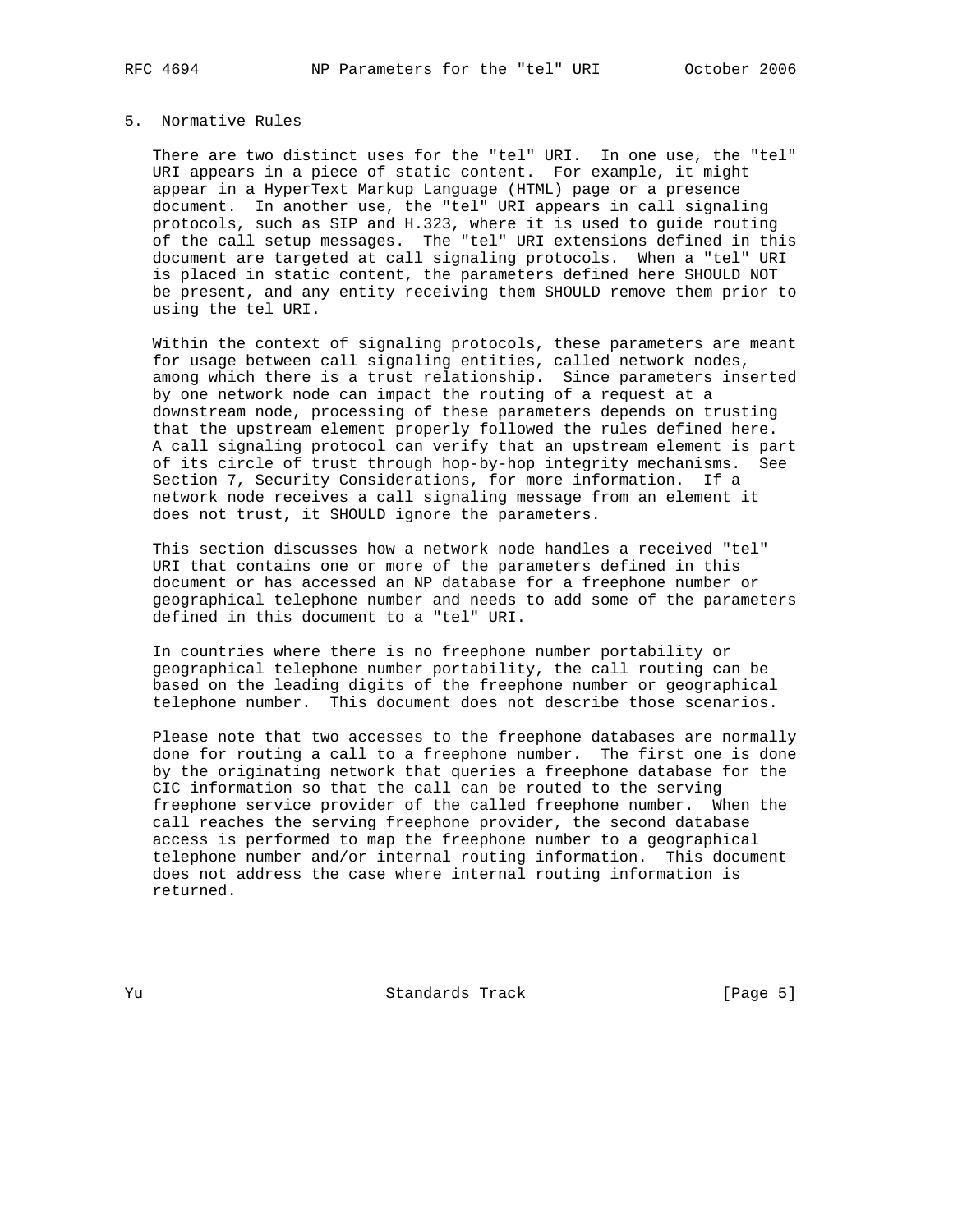The first freephone database contains the CIC information for all the active freephone numbers, whereas the second one usually contains mapping information only for those freephone numbers served by a freephone service provider. Because the originating carrier may provide freephone service, its freephone database would contain the CIC information for all the active freephone numbers plus the mapping information for those freephone numbers it serves. This document refers to the two database accesses as "the first freephone database access" and "the second freephone database access".

 When handling the "rn" and "cic" parameters and the phone numbers in the "tel" URI for purposes such as database access and routing, the visual separators in them are removed before using the information in them.

 When a network node handles a "tel" URI that contains invalid "rn" or "cic" information, it may release the call or drop the invalid parameter and access the appropriate NP database or freephone database to see whether it can retrieve a valid routing number for a geographical telephone number or valid CIC for the freephone number.

 When a "tel" URI is received from an untrusted source, a network node MAY redo the NPDB query.

 SIP [RFC3261] has mechanisms in place to detect routing loops due to URI re-writing, and the new parameters added here work within these established contexts. The "npdi" parameter in the URI that indicates a NPDB query has already been done can also prevent routing loop. Other protocols considering using these "tel" URI parameters SHOULD ensure that they have mechanisms in place to detect loops when re writing the "tel" URI.

### 5.1. Handling "tel" URI with NP Parameter or Parameters

 If the "tel" URI contains the "npdi" parameter, the network node MUST NOT retrieve the NP-related information for geographical telephone numbers even if it is set to do so.

 If the "tel" URI contains the "cic" parameter whose CIC value is different from the one this network node is associated with, this network node MUST NOT retrieve the NP-related information for the geographical telephone number or perform the first freephone database access for the freephone number in the "tel" URI.

 For the "cic" and "rn" parameters and either a freephone number or geographical telephone number, the order of processing is to look for the "cic" parameter first for call routing. If the CIC information is not useful or the "cic" parameter does not exist, then the next

Yu Standards Track [Page 6]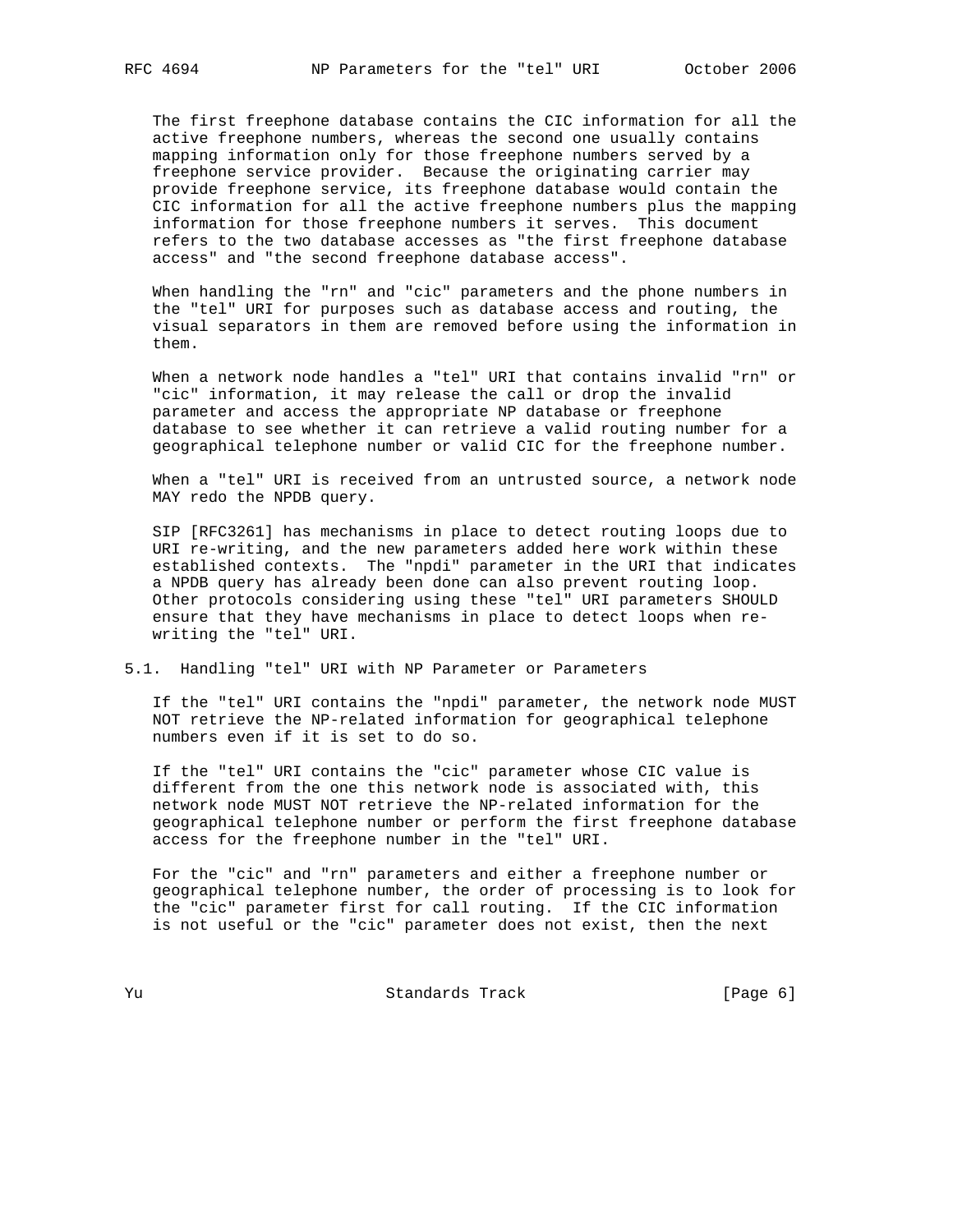step is to look for the "rn" parameter. If the information in the "rn" parameter is not useful or the "rn" parameter does not exist, then the freephone number or geographical telephone number is used.

 If the network node does not know how to route based on the "cic" or "rn" parameter, the local policies MUST decide whether to stop the call processing or continue the call processing by ignoring the invalid/unknown information.

 When looking for the "cic" parameter and that parameter exists in the "tel" URI:

- The network node MUST ignore the "cic" parameter if the CIC identifies a carrier or service provider associated with that node and look for the "rn" parameter for making the routing decision. It MUST remove the "cic" parameter when it routes the call to the next-hop network node that belongs to another carrier or service provider.
- The network node MUST invoke special handling process if the "cic" parameter contains a code that requires such a treatment. For example, a CIC value of "0110" in the response to a freephone DB query in North America indicates "local, translated geographical telephone number provided". In this particular example, the "cic" parameter is ignored. Please note that this particular CIC value of "+1-0110" normally will not appear in the call setup message. It is given as an example to show that such special CIC values may exist. The exact code values and the handling of them are outside the scope of this document.
- Otherwise, the network node MUST make the routing decision based on the CIC. The network node MUST NOT remove the "cic" parameter unless it is handing over the call to the carrier or service provider identified by the CIC and the local policies require it to remove the "cic" parameter. How the call is actually routed based on the CIC value in the "cic" parameter is outside the scope of this document.

 When looking for the "rn" parameter and that parameter exists in the "tel" URI:

 - If the routing number in the "rn" parameter points to this network node (e.g., the call has reached the intended network node), this network node MUST look for the freephone number or geographical telephone number for making the routing decision. It MUST remove the "rn" parameter when setting up the call to the next-hop network node regardless if that next-hop network node is in the same or different network.

Yu Standards Track [Page 7]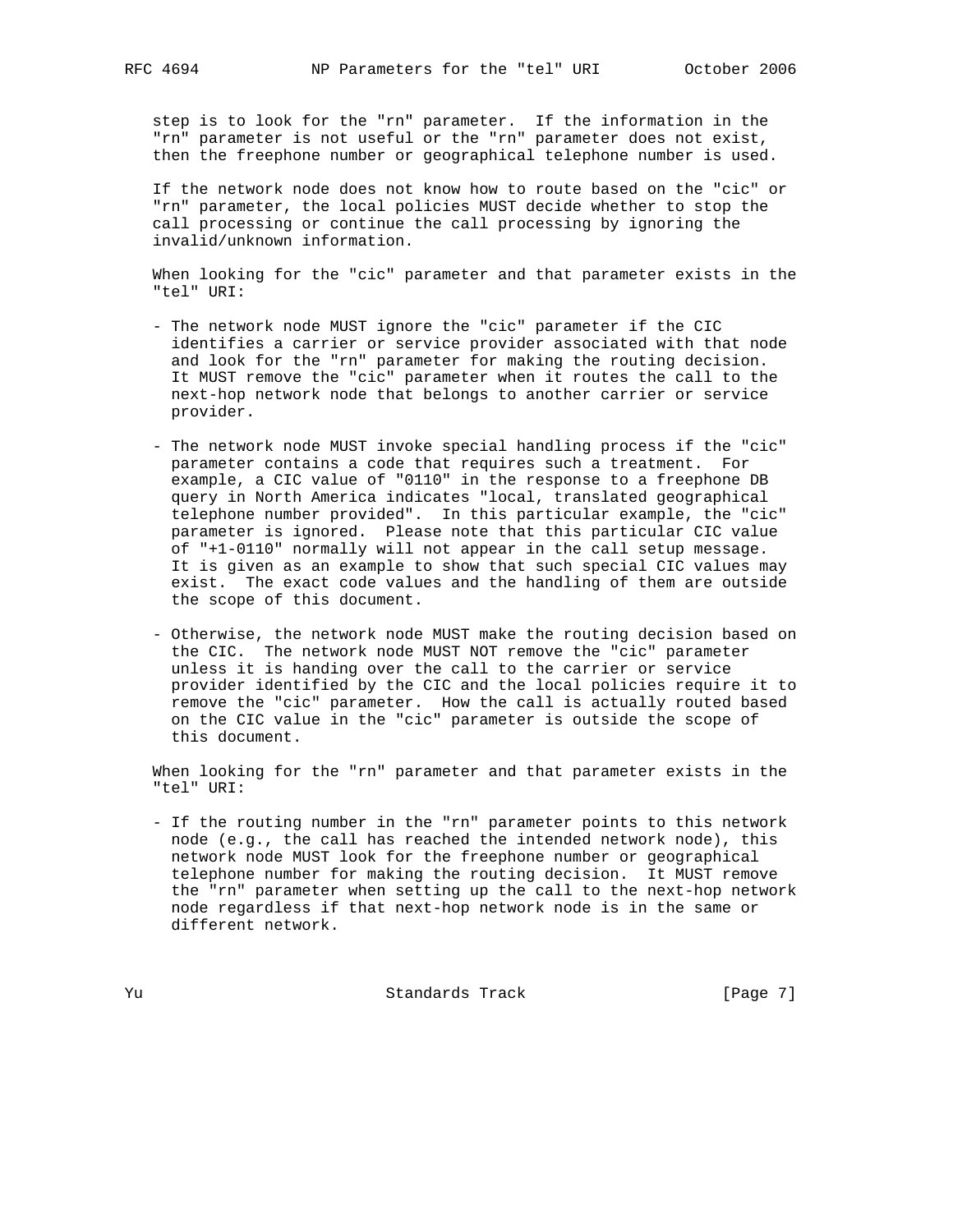- If the routing number in the "rn" parameter points to a network this network node is in (e.g., in some countries the routing number gets the call to the serving carrier network where another NP database access is required to locate the serving switch), this network node MUST look for the freephone number or geographical telephone number for making the routing decision. The network node MAY access the NP database for routing information if it is set to do so. It MUST remove the "rn" parameter if the next-hop network node belongs to another carrier or service provider.
- Otherwise, the network node MUST make the routing decision based on the routing number in the "rn" parameter. How the call is actually routed based on the routing number in the "rn" parameter is outside the scope of this document.

 When the "cic" or "rn" parameter is not used for routing, the network node uses the freephone number or geographical telephone number for making routing decisions. It may access the NP database if it is set to do so, or it may route the call to a designated network node that will access the NP database, or it may route the call based on the local routing table. How the call is handled at this stage is outside the scope of this document. See Section 5.2 for rules in adding the parameter or parameters defined in this document to the "tel" URI if the network node is set to access the NP database.

5.2. Adding NP Parameter or Parameters to the "tel" URI

 There are two cases in terms of NP database access. One is for a geographical telephone number and the other is for a freephone number. They are discussed in Sections 5.2.1 and 5.2.2 for a "tel" URI that is used for routing.

 Section 5.2.3 discusses a special case where the "rn" parameter is added to a "tel" URI that is associated with the first network node that handles the call request from the caller. Section 5.2.4 discusses the addition of the parameter or parameters defined in this document to the "tel" URI due to protocol conversion.

5.2.1. Retrieving NP-related Information for a Geographical Telephone Number

 When a network node accesses an NP database for a geographical telephone number:

 - If the network node retrieves a routing number, it MUST add the "rn" parameter to the "tel" URI to carry the routing number information in the "global-rn" or "local-rn" format. It MUST also add the "npdi" parameter.

Yu Standards Track [Page 8]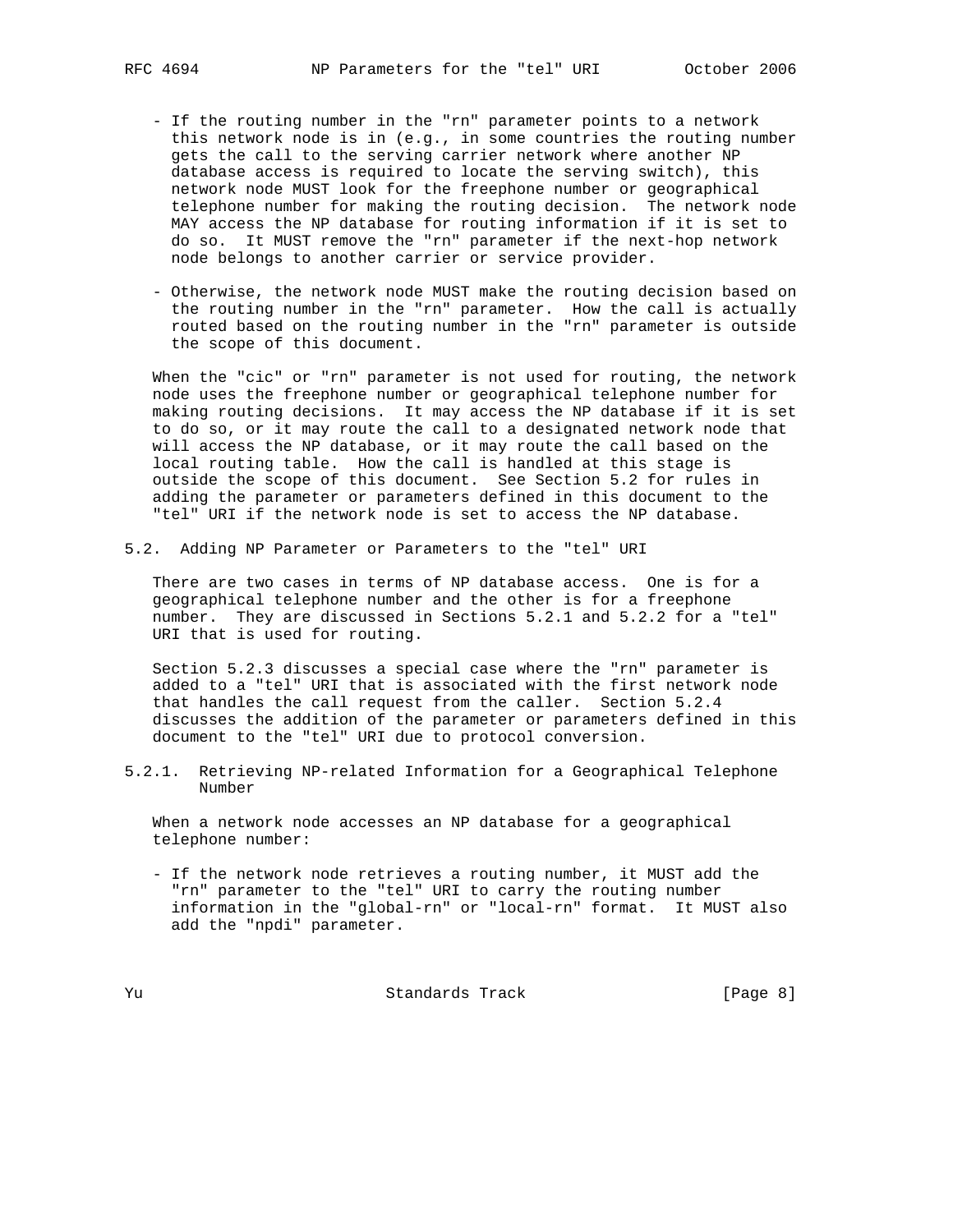- If the network node does not retrieve a routing number (e.g., for a non-ported geographical telephone number), it MUST add the "npdi" parameter to the "tel" URI.

 The network node MUST follow the rules described in Section 5.1 for using the information in the "tel" URI to make the routing decision.

5.2.2. Retrieving NP-related Information for a Freephone Number

 When a network node performs the first or second freephone database access for a freephone number:

 - If the network node retrieves a CIC that identifies a carrier or service provider associated with that network node, or indicates that a geographic number is supplied (e.g., "+1-0110" means "local, translated geographical telephone number provided"), it would have retrieved a geographical telephone number. The network node MUST NOT add the "cic" parameter and MUST replace the freephone number in the "tel" URI with the retrieved geographical telephone number in either the "global-number" or "local-number" format.

 Some freephone databases may not return the geographical telephone number but internal routing information in a proprietary format (e.g., switch ID and trunk group ID). That case is outside the scope of this document.

 - If the network node retrieves a CIC that belongs to another freephone service provider, the network node MUST add the "cic" parameter to the "tel" URI that contains the CIC in the "global cic" or "local-cic" format.

 The originating carrier may have business agreements with a freephone service provider to return the geographical telephone number in addition to the CIC. When a geographical telephone number is returned, the network node MUST replace the freephone number in the "tel" URI with the returned geographical telephone number in either the "global-number" or "local-number" format.

 - If the network node retrieves a geographical telephone number (which is the typical case for the second freephone database access), the network node MUST replace the freephone number in the "tel" URI with the retrieved geographical telephone number in either the "global-number" or "local-number" format.

 When a geographical telephone number is returned in the response, it is possible that the NP-related information for that geographical telephone number could also be returned. In that case, the network node MUST add the "npdi" parameter and MUST add

Yu Standards Track [Page 9]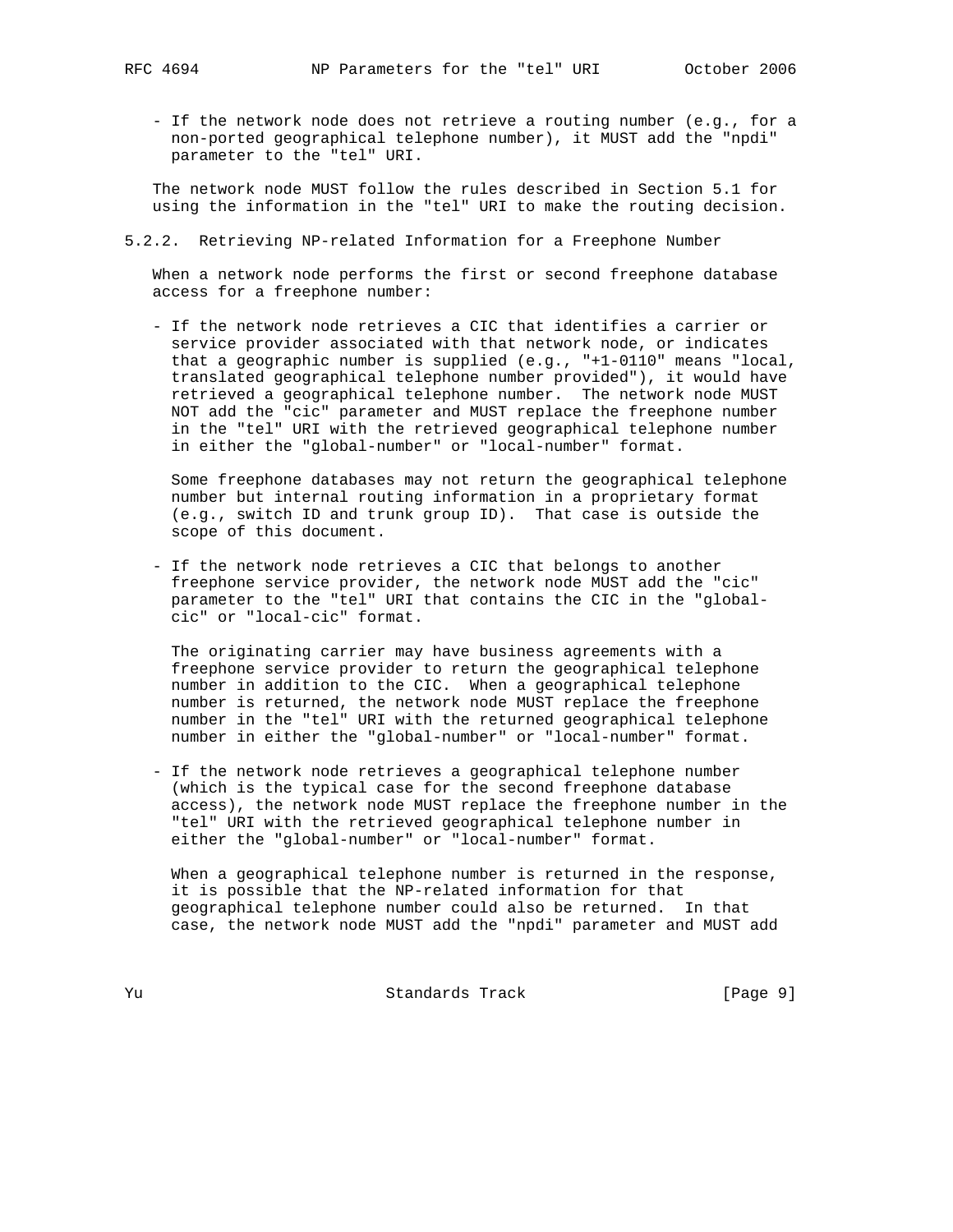the "rn" parameter to contain the routing number in either the "global-rn" or "local-rn" format only when the routing number is available.

 The network node MUST follow the rules described in Section 5.1 for using the information in the "tel" URI to make the routing decision.

5.2.3. Adding Location Information about the Caller

 In SS7 ISUP, the JIP identifies the switch that originates the call, and the information in it may be used by the serving carrier to determine the call charge to the caller or by the involved carriers to determine the settlement amount between them.

 A network node that is the first to handle the call request from the caller MAY include the "rn" parameter to the "tel" URI associated with the caller, if one exists. For example, if the network node is a Global Switched Telephone Network (GSTN) gateway that receives an ISUP message that contains the JIP, the correct location information in the JIP can be placed in the "rn" parameter of the "tel" URI that is associated with the caller.

 Please note that the information in the "rn" parameter may not be authenticated; therefore, the use of the information by the recipient of the "tel" URI for anything related to charging is done at its own risk.

5.2.4. Adding NP Parameter or Parameters Due to Protocol Conversion

 A GSTN gateway needs to convert between SS7 ISUP and the VoIP protocol such as SIP or H.323. This type of network node MUST map between the corresponding ISUP parameters and the parameters defined in this document associated with the "tel" URI for routing and MAY map between the corresponding ISUP parameters and the parameters defined in this document that are in the "tel" URI associated with the caller.

 Since ISUP support for NP depends on the individual country, the following discussion applies to a situation when a network node is to map between the NP information in the American National Standards Institute (ANSI) ISUP and the NP-related parameters in the "tel" URI.

 For a ported geographical telephone number, the network node MUST convert the routing number in the ISUP Called Party Number parameter to a routing number in either the "global-rn" or "local-rn" format and carry it in the "rn" parameter for a "tel" URI that is used for routing. The network node MUST convert the phone number that is marked as the "ported number" in the ISUP Generic Address Parameter

Yu Standards Track [Page 10]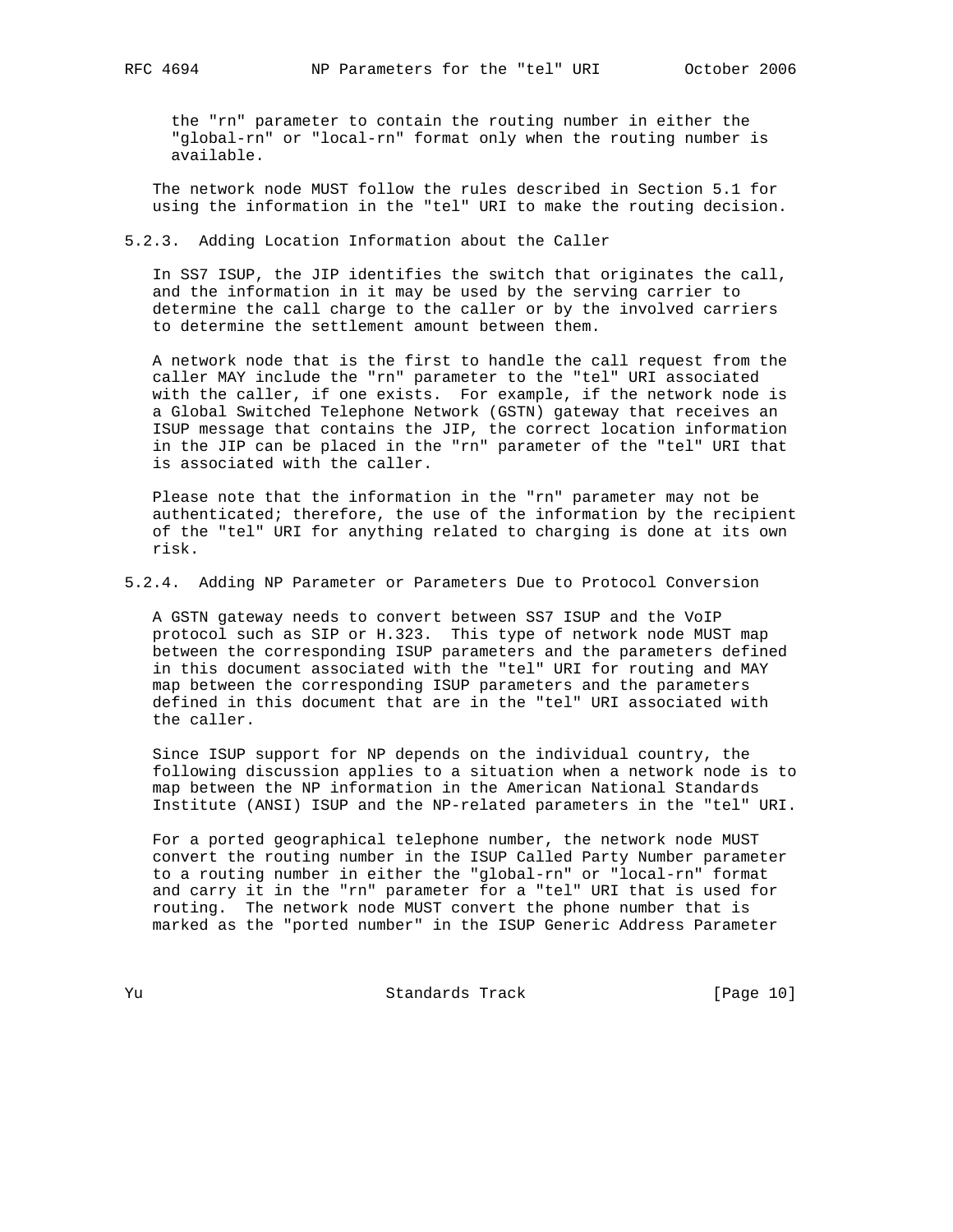(GAP) to a phone number in either the "global-number" or "local number" format [RFC3966] and put it in the global-number-digits or local-number-digits (see [RFC3966]) part of the "tel" URI that is used for routing.

 For a non-ported geographical telephone number, the network node MUST convert the phone number in the ISUP Called Party Number parameter to a phone number in either the "global-number" or "local-number" format and put it in the global-number-digits or local-number-digits (see [RFC3966]) part of the "tel" URI that is used for routing. The "rn" parameter MUST NOT appear in the "tel" URI unless the local policies require the network node to include it. It is outside the scope of this document how to include the "rn" parameter if the local policies require the network node to do so.

 The network node MUST include the "npdi" parameter in the "tel" URI that is used for routing when the Ported Number Translation Indicator (PNTI) bit in the Forward Call Indicator (FCI) parameter is set to "1".

 The network node MUST include the "cic" parameter in either the "global-cic" or "local-cic" format in the "tel" URI that is used for routing when the ISUP Carrier Identification Parameter (CIP) is present.

 The network node MAY include the "rn" parameter in the "tel" URI associated with the caller information when the ISUP JIP is present. This may be subject to the network node's local policy and/or the signaling protocol that carries the "tel" URI.

 Mapping NP-related parameters in a "tel" URI to the NP-related information in the ISUP message depends on the national ISUP implementation and is outside the scope of this document.

## 6. Examples

 A. A "tel" URI, tel:+1-800-123-4567, contains a freephone number "+1-800-123-4567". Assume that this freephone number is served by a freephone service provider with a CIC "+1-6789". After retrieving the NP-related information, the "tel" URI would be set to

tel:+1-800-123-4567;cic=+1-6789

Yu Standards Track [Page 11]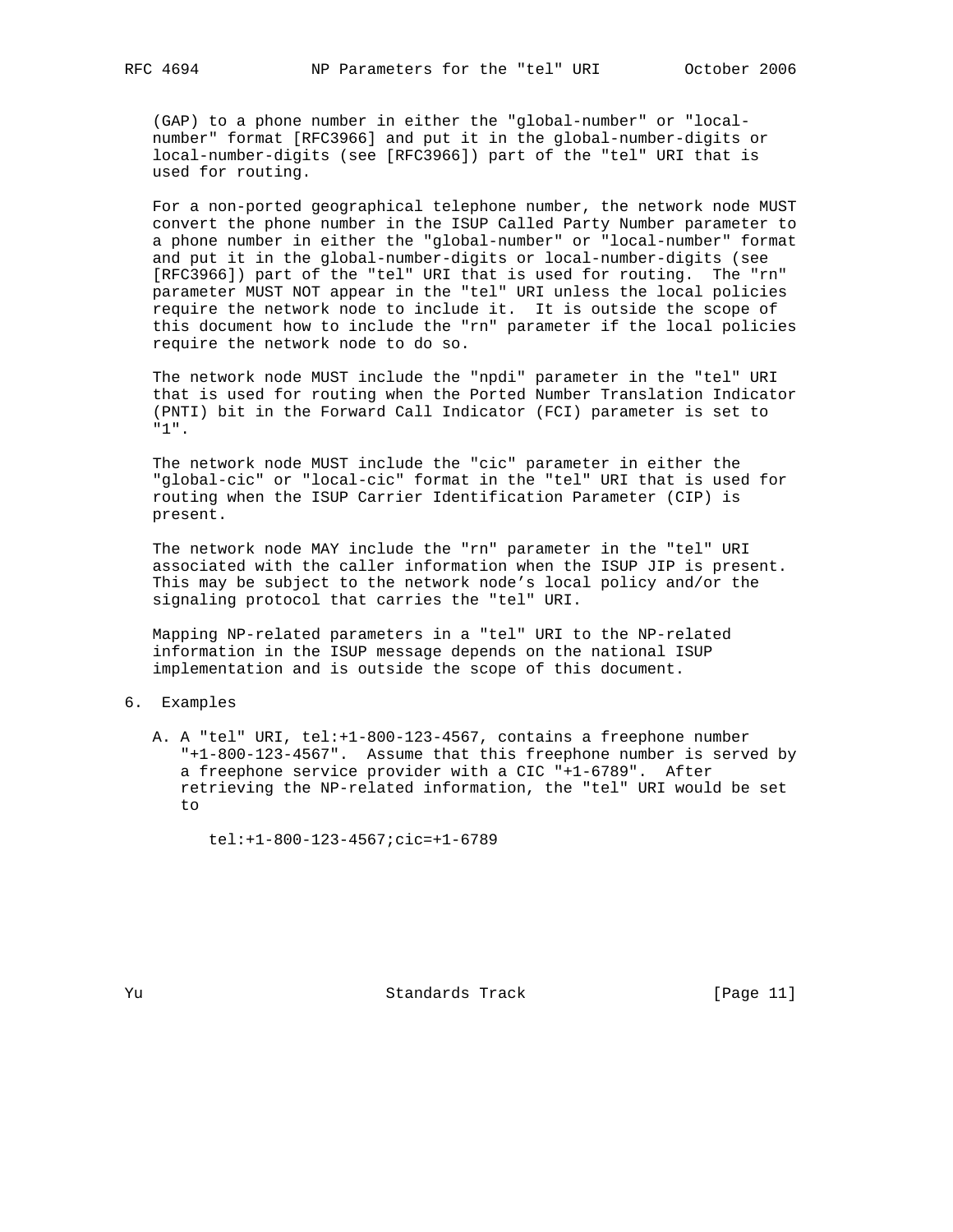B. A "tel" URI, tel:+1-800-123-4567;cic=+1-6789, is handled by a network node in the serving freephone service provider's network. Assume that the freephone number is mapped to a geographical telephone number "+1-202-533-1234". After retrieving the NP related information, the "tel" URI would be set to

tel:+1-202-533-1234

 C. A "tel" URI, tel:+1-202-533-1234, contains a geographical telephone number "+1-202-533-1234". Assume that this geographical telephone number is ported and is associated with a routing number "1-202-544-0000". After retrieving the NP-related information, the "tel" URI would be set to

tel:+1-202-533-1234;npdi;rn=+1-202-544-0000

 D. A "tel" URI, tel:+1-202-533-6789, contains a geographical telephone number "+1-202-533-6789". Assume that this geographical telephone number is not ported. After accessing the NP database, the "tel" URI would be set to

tel:+1-202-533-6789;npdi

- E. A "tel" URI, tel:+1-202-533-1234;npdi;rn=+1-202-000-0000, contains an invalid routing number (e.g., no routing information on "+1- 202-000-0000"); the network node may drop the "rn" parameter and access the NP database again.
- F. A "tel" URI, tel:+1-800-123-456, contains a freephone number "+1-800-123-456" that is one digit short. When accessing the freephone database, there will not be any "cic" information for this freephone number. The call would be released.
- G. A "tel" URI, tel:+1-800-123-4567;cic=+1-56789, is handled by a network node in an originating or a transit network. The "cic" information is invalid. The network node may drop the "cic" parameter and access the freephone database again. If the same wrong CIC information is received, the network node would release the call because it does not know how to route the call with an invalid CIC. If valid information is received, the network node will use the received CIC in the "cic" and route the call based on the "cic".

Yu Standards Track [Page 12]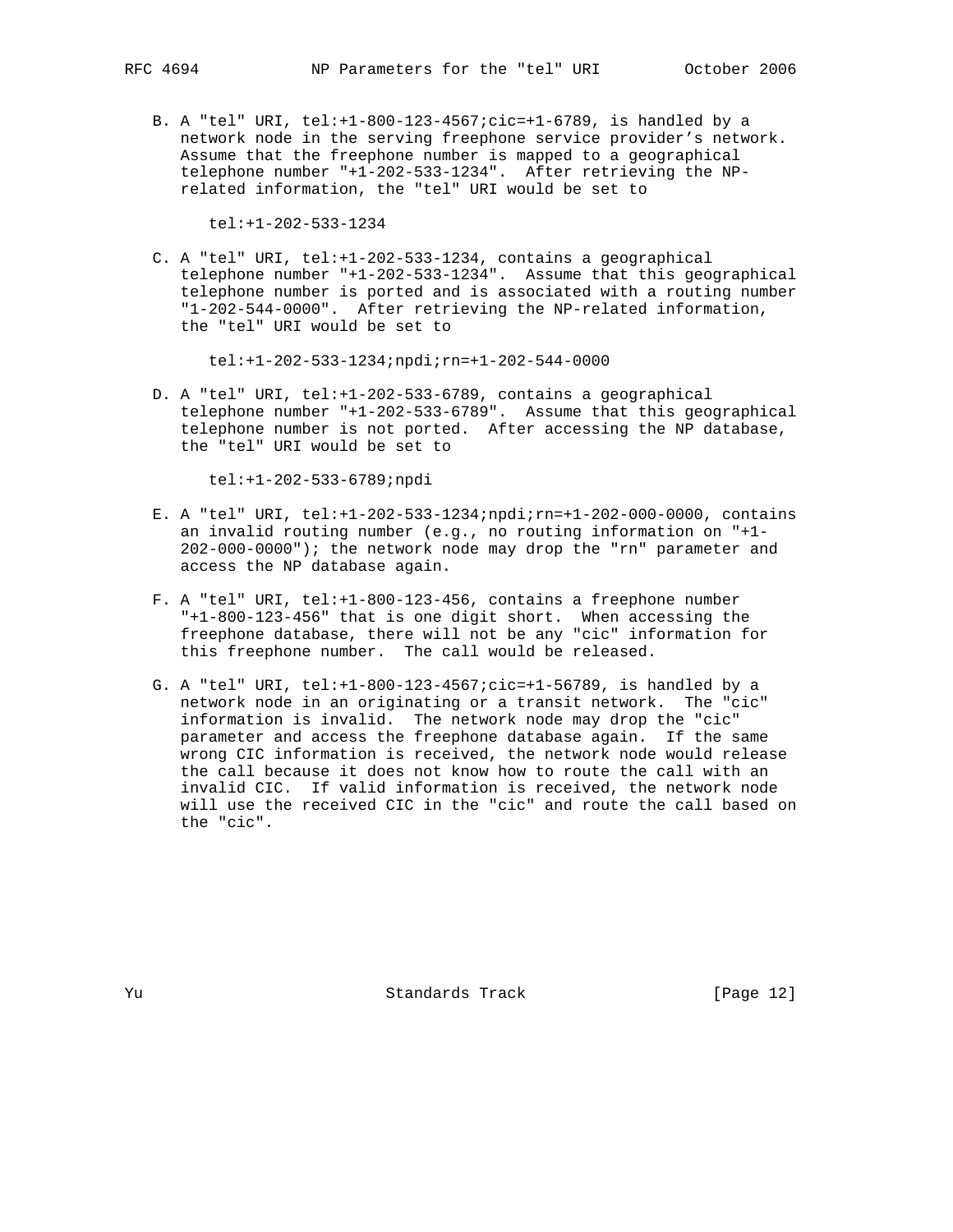### 7. Security Considerations

 In addition to those security implications discussed in the revised "tel" URI [RFC3966], there are new security implications associated with the parameters defined in this document.

 If the value of the "rn" or "cic" in the "tel" URI is changed illegally when the signaling message carrying the "tel" URI is en route to the destination entity, the signaling message or call may be routed to the wrong network or network node causing the call setup to be rejected.

 If the "npdi" is illegally inserted into the "tel" URI when the signaling message carrying the "tel" URI is en route to the destination entity, the call may be routed to the wrong network or network node causing the call setup to be rejected. It is less a problem if the "npdi" is illegally removed. An additional NPDB query may be performed to retrieve the routing number information and have the "npdi" included again.

 If the "rn" in the "tel" URI that is associated with the caller is illegally changed or inserted, the call charge based on that "rn" would be incorrect.

 Because of these considerations, these "tel" URI extensions are only applicable within a set of network nodes among which there is mutual trust. If a node receives a call signaling request from an upstream node that it does not trust, it SHOULD remove these parameters. This will generally cause it to redo any DB queries.

 To verify that an upstream neighbor is trusted, and to prevent man in-the-middle attacks whereby an attacker inserts or modifies these parameters, call signaling protocols carrying these parameters SHOULD provide hop-by-hop message integrity. In the case of SIP, this is accomplished with the Session Initiation Protocol Secure (SIPS) URI mechanism.

8. Acknowledgements

 The author would like to thank Penn Pfautz, Jon Peterson, Jonathan Rosenberg, Henning Schulzrinne, Antti Vaha-Sipila, Flemming Andreasen, and Mike Hammer for their discussions and comments.

9. IANA Considerations

 This document defines five parameters for the "tel" URI. Further information on a registry for those parameters is covered in [TELREG]. This document requires no IANA actions.

Yu Standards Track [Page 13]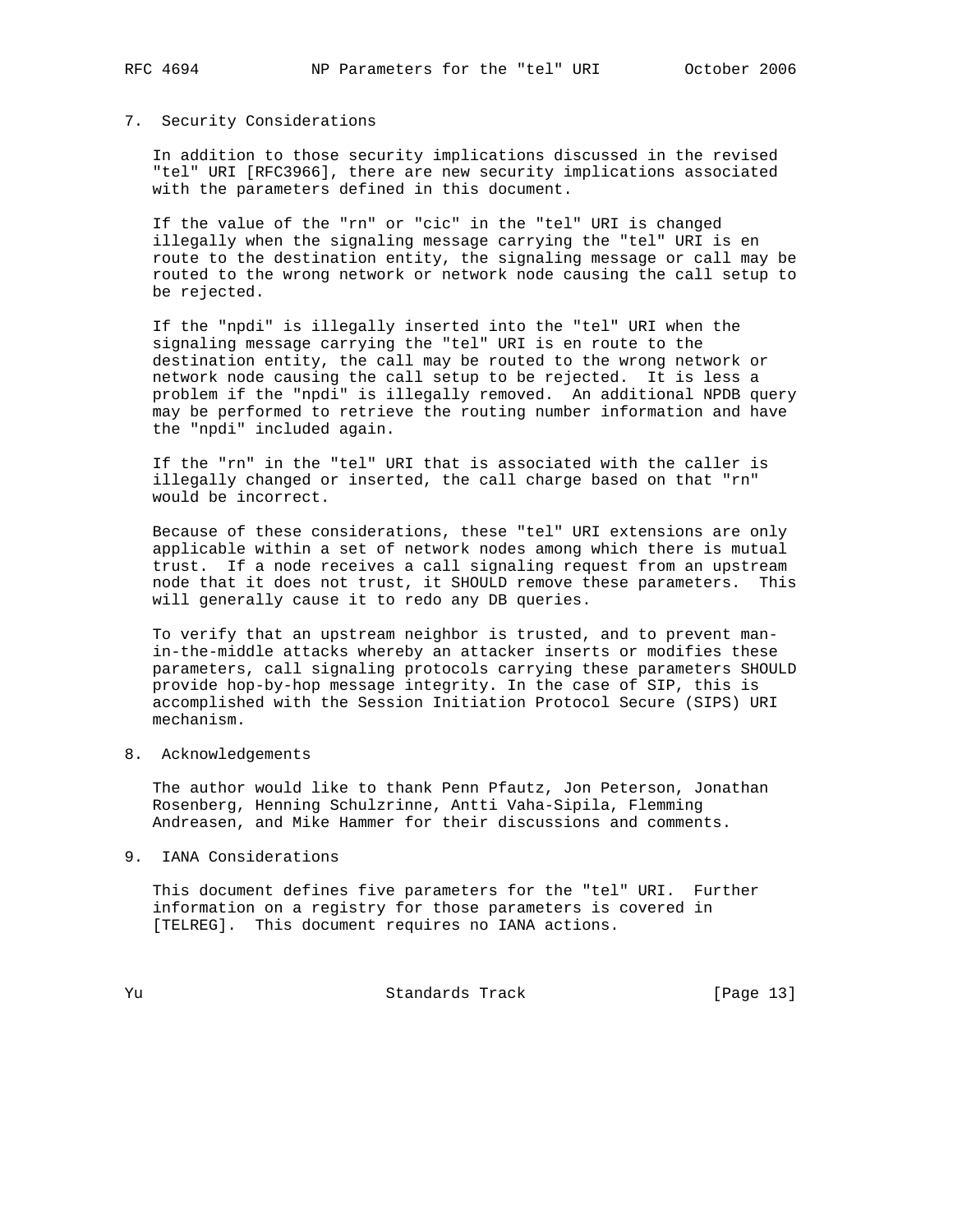# 10. References

- 10.1. Normative References
	- [E164] ITU-T Recommendation E.164, "The international public telecommunication numbering plan," May 1997.
	- [RFC2119] Bradner, S., "Key words for use in RFCs to Indicate Requirement Levels", BCP 14, RFC 2119, March 1997.
	- [RFC3966] Schulzrinne, H., "The tel URI for Telephone Numbers", RFC 3966, December 2004.
	- [RFC4234] Crocker, D. and P. Overell, "Augmented BNF for Syntax Specifications: ABNF", RFC 4234, October 2005.

10.2. Informative References

- [H323] ITU-T Recommendation H.323, "Packet-Based Multimedia Communications Systems," November 2000.
- [RFC3261] Rosenberg, J., Schulzrinne, H., Camarillo, G., Johnston, A., Peterson, J., Sparks, R., Handley, M., and E. Schooler, "SIP: Session Initiation Protocol", RFC 3261, June 2002.
- [RFC3482] Foster, M., McGarry, T., and J. Yu, "Number Portability in the Global Switched Telephone Network (GSTN): An Overview", RFC 3482, February 2003.
- [TELREG] Jennings, C. and V. Gurbani, "The Internet Assigned Numbers Authority (IANA) tel Uniform Resource Identifier (URI) Parameter Registry", Work in Progress, May 2006.

Author's Address

 James Yu NeuStar, Inc. 46000 Center Oak Plaza Sterling, VA 20166 U.S.A. Phone: +1-571-434-5572

EMail: james.yu@neustar.biz

Yu Standards Track [Page 14]